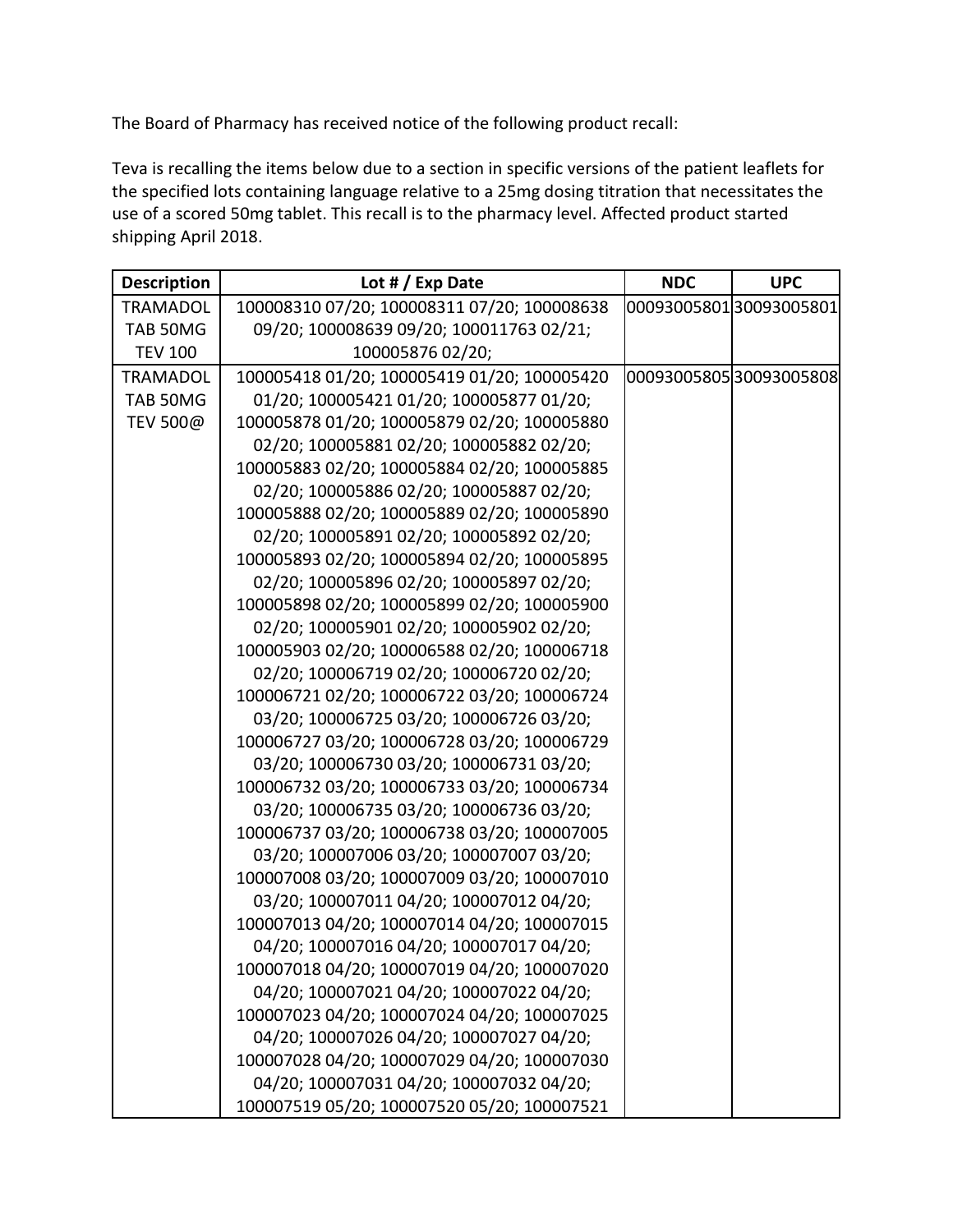| <b>Description</b> | Lot # / $Exp$ Date                          | <b>NDC</b> | <b>UPC</b> |
|--------------------|---------------------------------------------|------------|------------|
|                    | 05/20; 100007522 05/20; 100007523 05/20;    |            |            |
|                    | 100007524 05/20; 100007526 05/20; 100007527 |            |            |
|                    | 05/20; 100007528 05/20; 100007529 05/20;    |            |            |
|                    | 100007530 05/20; 100007531 05/20; 100007532 |            |            |
|                    | 05/20; 100007533 05/20; 100007534 05/20;    |            |            |
|                    | 100007535 05/20; 100007536 05/20; 100007537 |            |            |
|                    | 05/20; 100007538 05/20; 100007539 05/20;    |            |            |
|                    | 100007540 05/20; 100007541 05/20; 100007849 |            |            |
|                    | 06/20; 100007850 06/20; 100007852 06/20;    |            |            |
|                    | 100007853 06/20; 100007855 06/20; 100007856 |            |            |
|                    | 06/20; 100007858 06/20; 100007859 06/20;    |            |            |
|                    | 100007860 06/20; 100007861 06/20; 100007862 |            |            |
|                    | 06/20; 100007863 06/20; 100008296 07/20;    |            |            |
|                    | 100008297 07/20; 100008298 07/20; 100008299 |            |            |
|                    | 07/20; 100008300 07/20; 100008302 07/20;    |            |            |
|                    | 100008303 07/20; 100008640 08/20; 100008641 |            |            |
|                    | 08/20; 100008643 08/20; 100008644 08/20;    |            |            |
|                    | 100008645 08/20; 100008646 08/20; 100008647 |            |            |
|                    | 08/20; 100008648 08/20; 100008649 08/20;    |            |            |
|                    | 100008653 08/20; 100008654 08/20; 100008655 |            |            |
|                    | 08/20; 100008656 08/20; 100008657 08/20;    |            |            |
|                    | 100008658 08/20; 100008659 08/20; 100008660 |            |            |
|                    | 08/20; 100008661 08/20; 100008662 08/20;    |            |            |
|                    | 100008663 08/20; 100008664 08/20; 100008665 |            |            |
|                    | 08/20; 100008666 08/20; 100008667 08/20;    |            |            |
|                    | 100008669 09/20; 100008670 09/20; 100008671 |            |            |
|                    | 09/20; 100008688 09/20; 100009232 09/20;    |            |            |
|                    | 100009233 09/20; 100009999 12/20; 100010000 |            |            |
|                    | 12/20; 100010001 12/20; 100010002 12/20;    |            |            |
|                    | 100010003 12/20; 100010004 12/20; 100010005 |            |            |
|                    | 12/20; 100010006 12/20; 100010007 12/20;    |            |            |
|                    | 100010671 12/20; 100010672 12/20; 100010673 |            |            |
|                    | 12/20; 100010674 12/20; 100010675 12/20;    |            |            |
|                    | 100010676 12/20; 100010677 01/21; 100010805 |            |            |
|                    | 02/21; 100010806 02/21; 100010807 02/21;    |            |            |
|                    | 100010808 02/21; 100010809 02/21; 100010810 |            |            |
|                    | 02/21; 100010811 02/21; 100011709 02/21;    |            |            |
|                    | 100011710 02/21; 100011711 02/21; 100011712 |            |            |
|                    | 02/21; 100011713 02/21; 100011714 02/21;    |            |            |
|                    | 100011715 02/21; 100011716 02/21; 100011896 |            |            |
|                    | 02/21; 100011897 03/21; 100011898 03/21;    |            |            |
|                    | 100011899 03/21; 100011900 03/21; 100011901 |            |            |